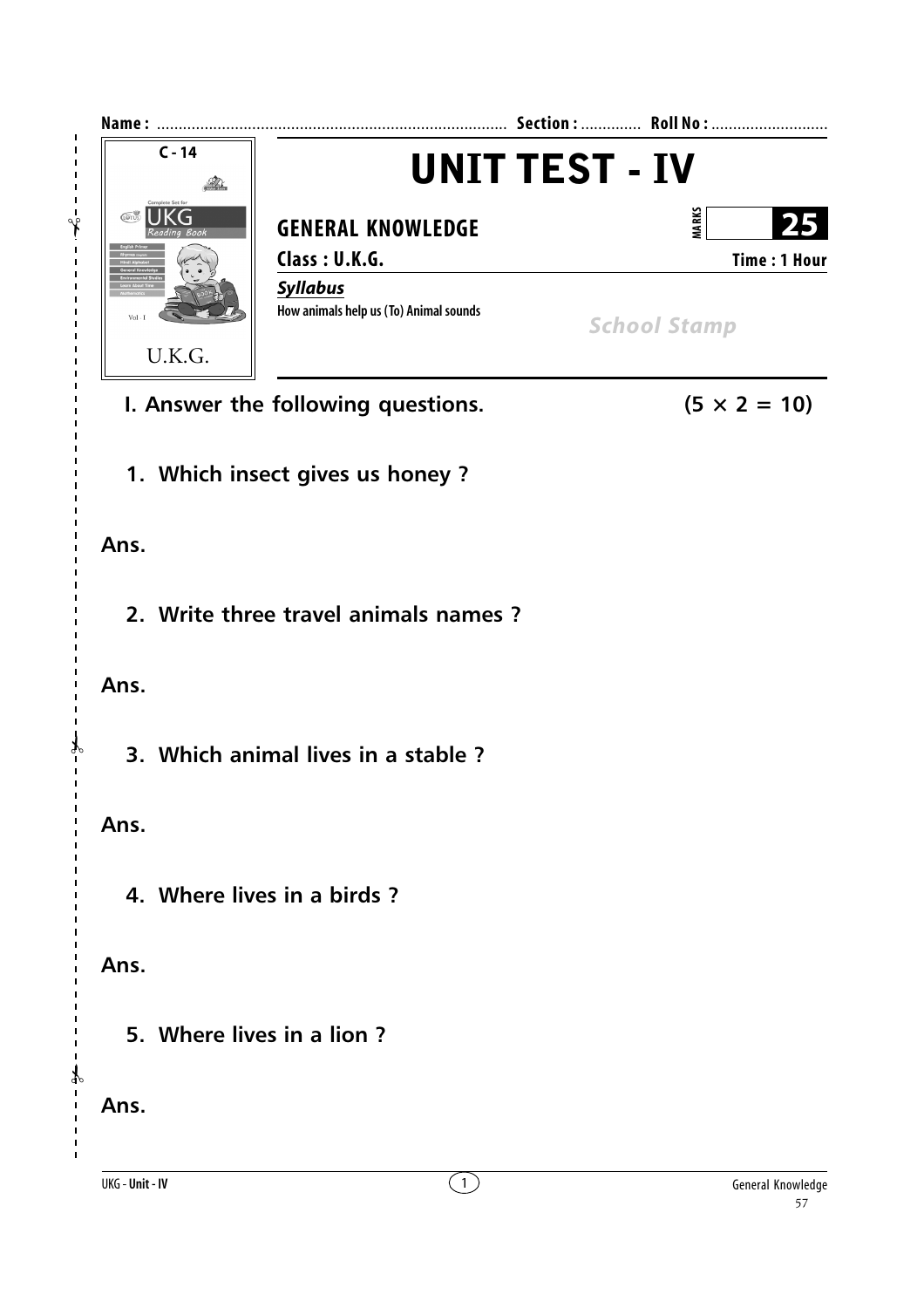## II. Matching.

## $(5 \times 1 = 5)$